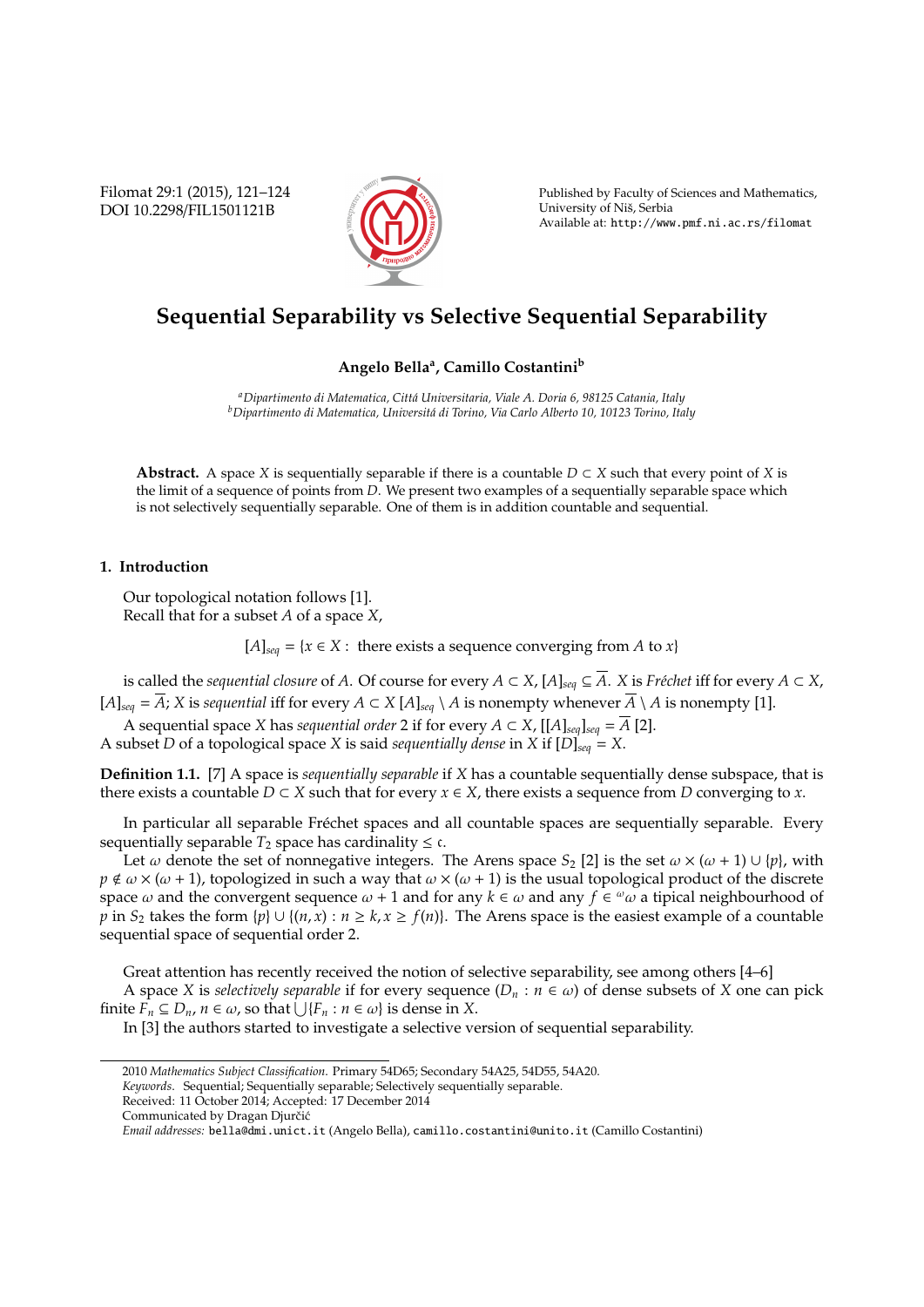**Definition 1.2.** A space *X* is *selectively sequentially separable* if for every sequence  $(D_n : n \in \omega)$  of sequentially dense subsets of *X*, one can pick finite  $F_n \subseteq D_n$  ( $n \in \omega$ ) so that  $\bigcup \{F_n : n \in \omega\}$  is sequentially dense in *X*.

In Scheepers' terminology [6] selective sequential separability equivals to the selection principle  $S_{fin}(S, S)$ where S is the family of all sequentially dense subspaces of *X*. An immediate consequence of Definition 1.2 is:

**Proposition 1.3.** Every sequentially dense subspace of a selectively sequentially separable space is sequentially separable. In particular, every selectively sequentially separable space is sequentially separable.

In [3], Question 4.3, it is asked to find a sequentially separable selectively separable space which is not selectively sequentially separable. But surprisingly, even the very basic question on the existence of a sequentially separable space which is not selectively sequentially separable is uncovered there. The aim of this short note is just to fill that gap in two ways.

The easiest way to get a separable space which is not selectively separable is to consider a separable space having a non-separable dense subspace, e.g. the compact space  $2^{\omega_1}$ . However, this approach is not directly applicable to our case, because of the following:

**Lemma 1.4.** *[3, Lemma 4.7]* Every sequentially dense subspace of a separable space is itself separable.

However, a sequentially dense subspace of a sequentially separable space may fail to be sequentially separable and this will be the key in the construction of our first example. To obtain it, we modify the Arens space *S*<sup>2</sup> by replacing the extra point *p* with a Ψ-type space.

#### **2. Examples**

**Example 2.1.** A sequentially separable Tychonoff space having a non sequentially separable sequentially dense subspace*.*

Recall that two sets *A* and *B* are almost disjoint provided that  $A \cap B$  is finite. Let  $\mathcal{A}$  be an uncountable almost disjoint family of infinite subsets of  $\omega$  and let *X*( $\mathcal{A}$ ) =  $\omega \times (\omega + 1) \cup \mathcal{A}$ . We topologize *X*( $\mathcal{A}$ ) by giving to  $\omega \times (\omega + 1)$  the usual product topology as in the Arens space  $S_2$ , while a basic open neighbourhood at  $A \in \mathcal{A}$  is the set  $\{A\} \cup (A \setminus F) \times \{\omega\} \cup \{(n, x) : n \in A \setminus F, x \ge f(n)\}$ , where *F* is a finite subset of  $\tilde{A}$  and  $f \in \omega \omega$ .

It is easy to realize that  $X(\mathcal{A})$  is a  $T_1$  zero-dimensional (hence Tychonoff) space.

*X*( $\mathcal{A}$ ) is sequentially separable, because *X*( $\mathcal{A}$ ) = [ $\omega$  × ( $\omega$  + 1)]*seq*.

The subspace  $Y = X(\mathcal{A}) \setminus \omega \times \{\omega\}$  is sequentially dense in  $X(\mathcal{A})$ , but *Y* is not sequentially separable. *Y* is sequentially dense in *X* because each  $(n, \omega)$  is the limit of the sequence  $\{n\} \times \omega \subseteq Y$ . *Y* is not sequentially separable, because if *C* is a countable subset of *Y* and we pick some  $A \in \mathcal{A} \setminus C$ , then no sequence from *C* may converge to *A*. Indeed, let us assume there is a sequence  $S \subseteq C$  which converges to *A*. *S* cannot intersect a column  ${n \times \omega}$  in an infinite set, because this would give to *S* two distinct limit points in *X*(A). So, *S* must intersect each column {*n*} ×  $\omega$  in a finite set and consequently there is a function  $\hat{f} \in \omega \omega$  such that  $f(n) > \max\{k : (n, k) \in S\}$  for each  $n \in A$ . Since the Y basic neighbourhood  $\{A\} \cup \{(n, x) : n \in A, x \ge f(n)\}$  misses *S*, the sequence *S* cannot converge to *A*. This shows that *Y* is not sequentially separable.

In view of Proposition 1.3, we immediately have that the space  $X(\mathcal{A})$  is sequentially separable, but not selectively sequentially separable.

As we already mentioned, the class of sequentially separable spaces contains all Fréchet separable spaces and all countable spaces. So, to strengthen the above example, one may try to find it within those two subclasses. For the Fréchet case, this is not possible, Barman and Dow showed ([5], Theorem 2.9) that every separable Fréchet  $T_2$ -space is selectively separable. Since in a separable Fréchet space a set is dense if and only if it is sequentially dense, we immediately have:

**Proposition 2.2.** Every Fréchet separable  $T_2$ -space is selectively sequentially separable.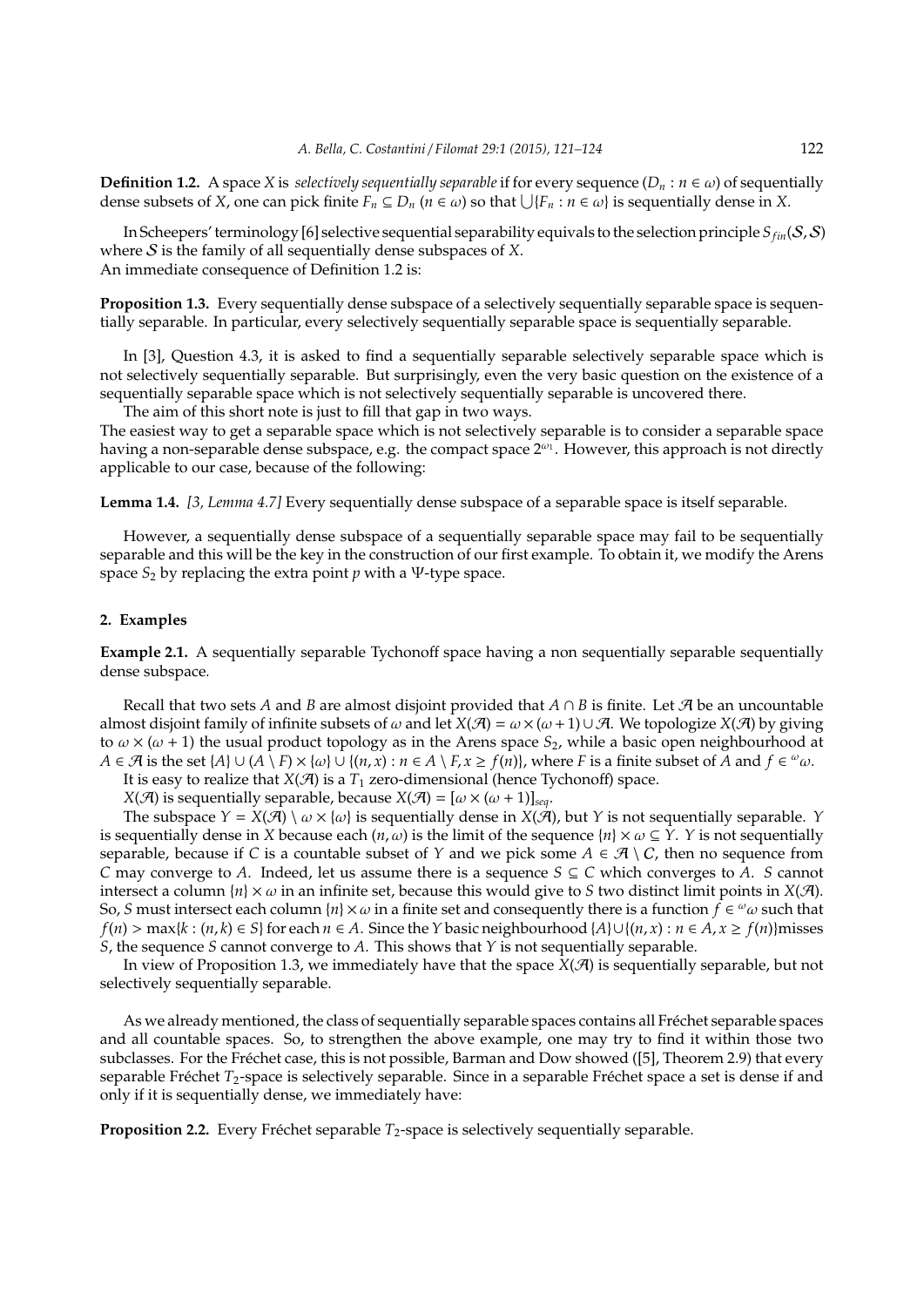Of course, the space  $X(\mathcal{A})$  serves our purpose only if  $\mathcal A$  is uncountable and hence it does not cover the countable case. One may also wonder whether Proposition 2.2 can be strengthened by moving from Frechet ´ to sequential. Our second example shows that this is not possible, even within the class of countable spaces. This example also answers Question 4.10 of [3]. That question for a large sequential separable space was implicitely answered in [3] (Examples 2.1 and 2.2), but the countable case of it remains uncovered there.

**Example 2.3.** A countable regular sequential space which is not selectively sequentially separable.

Let  $Q$  be the set of rational numbers with the euclidean topology. For any  $n \in \omega$  fix a sequence Let Q be the set of rational numbers with the euclidean topology. For any  $n \in \omega$  fix a sequence  $S_n \subseteq ]n\sqrt{2}$ ,  $(n + 1)\sqrt{2}[\cap \mathbb{Q}$  converging to  $(n + 1)\sqrt{2}$  and let  $S = \bigcup \{S_n : n \in \omega\}$ . Observe that, since each  $S_n$ converges to an irrational number, the set *S* is closed and discrete in Q. We call an open set  $U \subseteq \mathbb{Q}$  good if  $S_n \setminus U$  is finite for each *n* ∈ ω. Our space *X* is the set Q ∪ {∞} topologized in such a way that Q manteins the euclidean topology and the open neighbourhoods of ∞ are the sets {∞} ∪ *U*, where *U* is a good open subset of Q.

**Fact 2.4.** *X* is regular.

It is clear that *X* is *T*<sub>1</sub>. Let *V* be an open neighbourhood at  $x \in X$ . If  $x \in \mathbb{Q}$ , then we may find an open set *W* ⊆ *Q* such that *x* ∈ *W* and  $cl_0(W)$  ⊆ *V* \  $(S \ \ x)$ . Since the open set  $Q \ c l_0(W)$  is good, we see that  $cl_X(W) = cl_Q(W) ⊆ V$ . Now, let  $x = ∞$  and let  $\{∞\} ∪ U$  be an open neighbourhood at ∞. Since the set  $S_n ∩ U$  $cl_X(W) = cl_Q(W) ⊆ V$ . Now, let  $x = ∞$  and let {∞} ∪ *U* be an open neighbourhood at ∞. Since the set  $S_n ∩ U$  is closed in Q, we may fix an open set  $V_n ⊆ Q$  satisfying  $S_n ∩ U ⊆ V_n$  and  $cl_Q(V_n) ⊆ ]n √2$ ,  $(n + 1) √2[∩U$ . is closed in Q, we may fix an open set  $V_n \subseteq Q$  satisfying  $S_n \cap U \subseteq V_n$  and  $cl_Q(V_n) \subseteq n \vee l$ ,  $(n + 1) \vee l \cap U$ .<br>Letting  $V = \bigcup \{V_n : n \in \omega\}$  and taking into account that the family  $\{\vert n \sqrt{2}, (n + 1) \sqrt{2}\vert : n \in \omega\}$  is locally fini in Q, we see that  $cl_Q(V) = \bigcup \{ cl_Q(V_n) : n \in \omega \}$ . Obviously the open set *V* is good and the latter formula implies  $cl_X(\{\infty\} \cup V) = \{\infty\} \cup cl_0(V) \subseteq \{\infty\} \cup U$ .

**Fact 2.5.** *X* is a sequential space of sequential order 2.

First of all, we must verify that *X* is not Fréchet. By the choice of the topology on  $\mathbb{Q} \cup \{\infty\}$ , we see that  $∞ ∈ cl<sub>X</sub>(Q \ S)$ . If *T* ⊆ Q  $\ S$  were a sequence converging to ∞, then *T* would be a closed set in Q disjoint from *S*.

Therefore, the open set  $\mathbb{Q} \setminus T$  is good and  $\{\infty\} \cup (\mathbb{Q} \setminus T)$  is a neighbourhood of  $\infty$  missing *T*. Hence  $[Q \setminus S]_{\text{seq}} \neq cl_X(Q \setminus S)$ . now, let  $A \subseteq X$ . If  $[A]_{\text{seq}} \neq cl_X(A)$ , then the first countability of Q implies that the set [*A*]<sub>*seq*</sub> is closed in **Q** and ∞ ∈  $cl_X([A]_{seq})$ . But then, the open set **Q** \ [*A*]<sub>*seq*</sub> is not good and there exists some *n* ∈  $\omega$  such that the set *T* = *S*<sub>*n*</sub> ∩ [*A*]<sub>seq</sub> is infinite. Since *T* is a sequence converging to ∞ in *X*, we finally have  $[[A]_{\text{seq}}]_{\text{seq}} = cl_X(A)$ . So, *X* is a sequential space of sequential order 2.

**Fact 2.6.** *X* is not selectively sequentially separable.

Since *S* is closed discrete in Q, the set Q \ *S* is dense in Q. For each  $n \in \omega$  put  $D_n = (\mathbb{Q} \setminus S) \cup S_n$ . We claim that each  $D_n$  is sequentially dense in *X*. Since Q is first countable, every point of Q is limit of a sequence in *D*<sub>*n*</sub>. Furthermore, since every good open subset of Q contains a tail of *S*<sub>*n*</sub> ⊆ *D*<sub>*n*</sub>, we see that even ∞ is limit of a sequence in  $D_n$ . Now, for each  $n \in \omega$  take a finite set  $F_n \subseteq D_n$  and let  $F = \bigcup \{F_n : n \in \omega\}$ . Since the sets *S<sub>n</sub>* are pairwise disjoint, it follows that *S<sub>n</sub>* ∩ *F* is finite for each *n*. If *T* ⊆ *F* were a sequence converging to ∞ in *X*, then *T* would be a closed subset of Q. But then, Q \ *T* would actually be a good open subset of Q, contradicting the fact that *T* converges to  $\infty$ .

Since both examples have a countable  $\pi$ -base, they are selectively separable. However, notice that the spaces with a countable  $\pi$ -base are much more than selectively separable.

Example 2.1 in [3] provides a compact  $T_2$  sequential space which is not selectively sequentially separable. The trivial reason is because that space is not sequentially separable. This suggests the following:

**Question 2.7.** Does there exist a compact *T*<sup>2</sup> sequentially separable space which is not selectively sequentially separable?

In connection with the theorem of Barman and Dow, in [4] it was constructed a countable sequential space which is not selectively separable. But this example has a very big sequential order and it is worthy to repeat the interesting related question.

**Question 2.8.** *[4]* Find a separable sequential space of sequential order 2 which is not selectively separable.